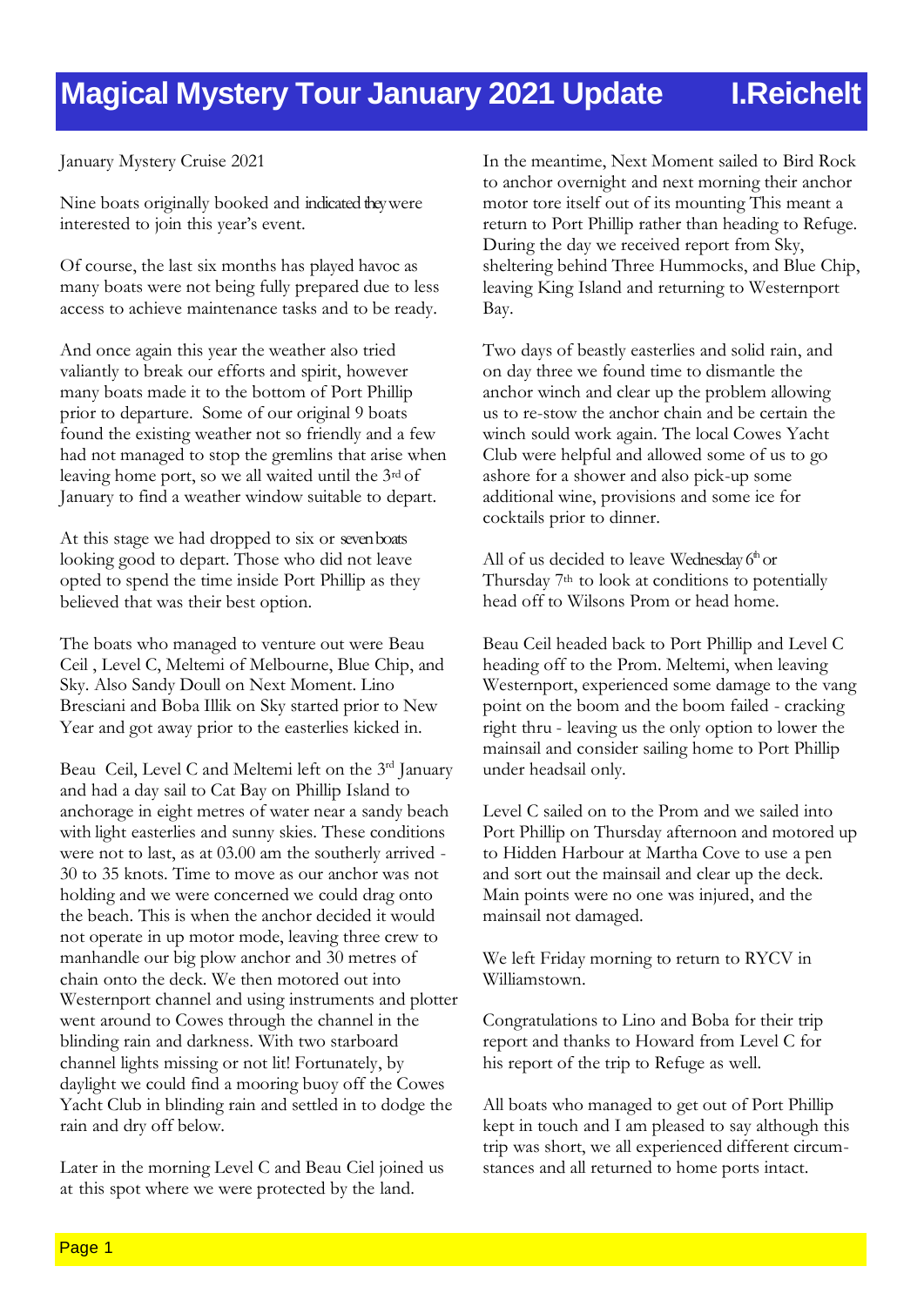## **Mystery Cruise Photos**









*Meltemi* at anchor Cowes



*Meltemi* heading home under headsail



Baking beer bread on *Meltemi*



Navigator David on *Meltemi*